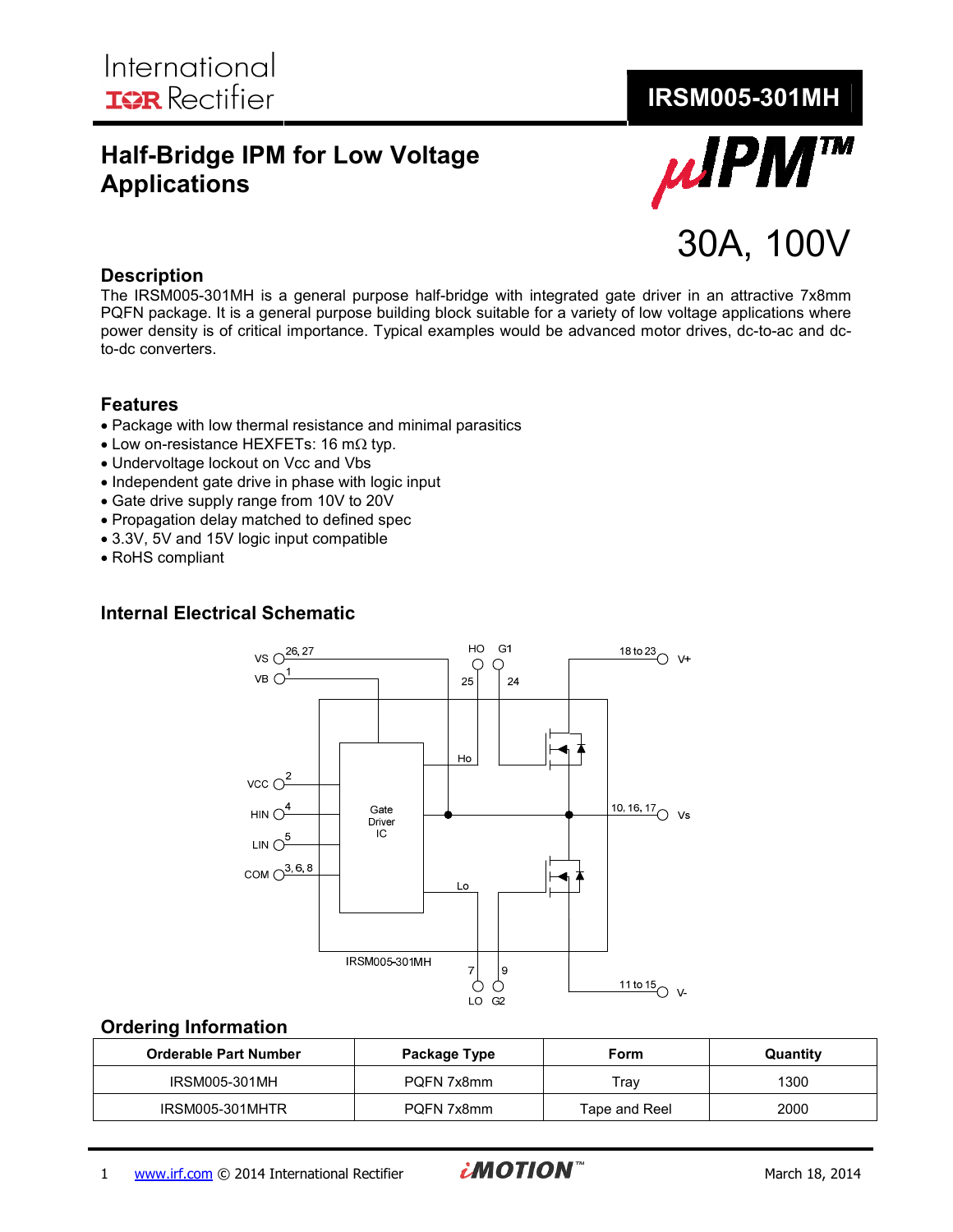

# **Absolute Maximum Ratings**

Absolute maximum ratings indicate sustained limits beyond which damage to the module may occur. These are not tested at manufacturing. All voltage parameters are absolute voltages referenced to  $V_{SS}$  unless otherwise stated in the table. The thermal resistance rating is measured under board mounted and still air conditions.

| Symbol              | <b>Description</b>                                          | Min       | Max        | Unit   |
|---------------------|-------------------------------------------------------------|-----------|------------|--------|
| $V_{DS}$            | MOSFET Drain-to-Source Voltage                              |           | 100        | v      |
| $I_{\Omega}$        | Maximum DC current per MOSFET @ $T_c = 25^{\circ}C$ (Note1) |           | 30         | A      |
| $P_{d}$             | Maximum Power dissipation per MOSFET @ $T_c = 100^{\circ}C$ |           | 13.5       | W      |
| $T_1$ (MOSFET & IC) | Maximum Operating Junction Temperature                      |           | 150        | °C     |
| $T_S$               | Storage Temperature Range                                   | -40       | 150        | °C     |
| $V_{\rm B}$         | High side floating supply voltage                           | $-0.3$    | $VS + 20$  | $\vee$ |
| $V_{S}$             | High side floating supply offset voltage                    | $VB - 20$ | $VB + 0.3$ | v      |
| $V_{CC}$            | Low Side fixed supply voltage                               | $-0.3$    | 20         | $\vee$ |
| $V_{IN}$            | Logic input voltage LIN, HIN                                | $-0.3$    | $VCC+0.3V$ | v      |

Note1: Calculated based on maximum junction temperature. Bond wires current limit is 20A

# **Inverter Static Electrical Characteristics**

 $V_{BIAS}$  (V<sub>CC</sub>, V<sub>BS</sub>)=15V, TJ=25°C, unless otherwise specified.

| Symbol                  | <b>Description</b>                | <b>Min</b> | <b>Typ</b>                                | Max      | <b>Units</b> | <b>Conditions</b>                                         |
|-------------------------|-----------------------------------|------------|-------------------------------------------|----------|--------------|-----------------------------------------------------------|
| $V_{(BR)DSS}$           | Drain-to-Source Breakdown Voltage | 100        |                                           | ---      | V            | $H_{IN}$ =L <sub>IN</sub> =0V, I <sub>D</sub> =250µA      |
| $V_{GS(TH)}$            | Gate Threshold Voltage            | 2.0        | 3.0                                       | 4.0      | V            | $I_D = 100 \mu A$                                         |
|                         | Drain-to-Source Voltage           | ---        | 16                                        | 21       | $m\Omega$    | $I_D = 10A$ , T <sub>J</sub> =25°C                        |
| $R_{DS(ON)}$            |                                   | $---$      | 35                                        | ---      |              | $I_D = 10A$ , T <sub>J</sub> =150°C                       |
|                         |                                   | ---        | 20                                        | ---      |              | $H_{IN} = L_{IN} = 0V$ , V <sup>+</sup> =100V             |
| <b>l</b> <sub>DSS</sub> | Zero Gate Voltage Drain Current   |            | 250                                       |          | μA           | $H_{IN} = L_{IN} = 0V$ , $V^* = 100V$ ,<br>$T_J = 125$ °C |
| $V_{SD}$                | MOSFET Diode Forward Voltage      |            | 0.7                                       | 0.82     | $\vee$       | $I_F = 10A$                                               |
|                         | Drop                              |            | 0.6                                       | ---      |              | $I_F$ =10A, T <sub>J</sub> =125°C                         |
| $_{\text{GSS}}$         | Gate to Source leakage            | ---        |                                           | $+/-100$ | nA           | $V_{GS} = +1 - 20V$                                       |
| <b>RBSOA</b>            | Reverse Bias Safe Operating Area  |            | FULL SQUARE, limited by T <sub>Jmax</sub> |          |              | $V^*$ = 100V,<br>$V_{CC}$ =+15V to 0V                     |
| $Q_{G}$                 | Total gate charge                 |            | 36                                        | 54       |              |                                                           |
| $Q_{GS}$                | Gate to source charge             |            | 7                                         |          | nC           | $I_D = 26A$<br>$V_{DS}$ = 20V<br>$V_{GS} = 10V$           |
| $Q_{GD}$                | Gate to drain charge              |            | 11                                        |          |              |                                                           |
| EAS                     | Single Pulse Avalanche Energy     | 6.1        | $\overline{\phantom{a}}$                  |          | mJ           |                                                           |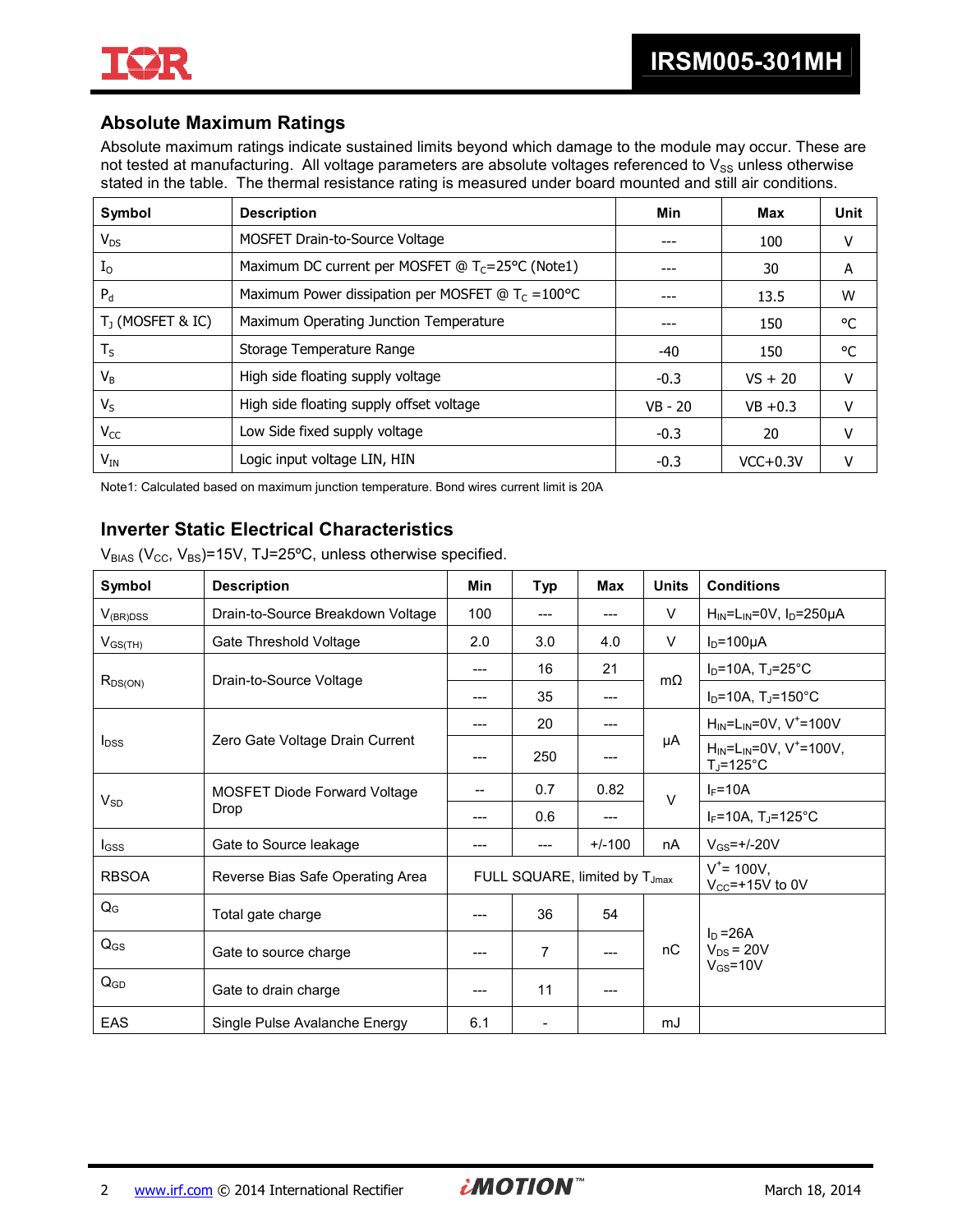

# **Recommended Operating Conditions Driver Function**

For proper operation the device should be used within the recommended conditions. All voltages are absolute referenced to COM. The VS offset is tested with all supplies biased at 15V differential. For more details, see IRS2005 data sheet.

| Symbol                  | <b>Definition</b>                        | Min        | Typ     | Max          | <b>Units</b> |
|-------------------------|------------------------------------------|------------|---------|--------------|--------------|
| $V_B$                   | High side floating supply voltage        | $V_s + 10$ | $Vs+15$ | $Vs+20$      |              |
| $\mathsf{V}_\mathsf{S}$ | High side floating supply offset voltage | Note 1     | ---     | 100          |              |
| $\rm V_{CC}$            | Low side and logic fixed supply voltage  | 10         | 15      | 20           |              |
| V <sub>IN</sub>         | Logic input voltage LIN, HIN             | <b>COM</b> |         | $\rm V_{CC}$ |              |
| <b>HIN</b>              | High side PWM pulse width                |            | ---     | $---$        | μs           |
| Deadtime                | Suggested dead time between HIN and LIN  | 0.3        | 0.5     | $---$        | μs           |

#### **Static Electrical Characteristics Driver Function**

 $V_{BIAS}$  (V<sub>CC</sub>, V<sub>BS</sub>)=15V, T<sub>J</sub>=25°C, unless otherwise specified. The V<sub>IN</sub>, and I<sub>IN</sub> parameters are referenced to COM

| Symbol                   | <b>Definition</b>                                               | Min | <b>Typ</b> | <b>Max</b> | <b>Units</b>                                      |
|--------------------------|-----------------------------------------------------------------|-----|------------|------------|---------------------------------------------------|
| $V_{IN,th+}$             | Positive going input threshold for LIN, HIN                     | 2.5 | ---        | $---$      | $\vee$                                            |
| $V_{IN,th-}$             | Negative going input threshold for LIN, HIN                     | --- | ---        | 0.8        | $\vee$                                            |
| V <sub>BSUV+</sub>       | V <sub>BS</sub> supply undervoltage, Positive going threshold   | 8.0 | 8.9        | 9.8        | $\vee$                                            |
| V <sub>BSUV-</sub>       | V <sub>BS</sub> supply undervoltage, Negative going threshold   | 7.4 | 8.2        | 9.0        | $\vee$                                            |
| <b>VBSUVH</b>            | V <sub>BS</sub> supply undervoltage lock-out hysteresis         | --- | 0.8        | ---        | $\vee$                                            |
| $V_{CCUV+}$              | V <sub>cc</sub> / supply undervoltage, Positive going threshold | 8.0 | 8.9        | 9.8        | $\vee$                                            |
| V <sub>CCUV-</sub>       | V <sub>cc</sub> supply undervoltage, Negative going threshold   | 7.4 | 8.2        | 9.0        | $\vee$                                            |
| <b>V<sub>CCUVH</sub></b> | V <sub>CC</sub> supply undervoltage lock-out hysteresis         | --- | 0.8        | ---        | $\vee$                                            |
| <b>l</b> obs             | Quiescent V <sub>BS</sub> supply current                        | --- | 30         | 75         | μA                                                |
| $I_{\text{QCC}}$         | Quiescent V <sub>CC</sub> supply current                        | --- | 150        | 520        | μA                                                |
| <b>ILK</b>               | Offset Supply Leakage Current                                   | --- | ---        | 50         | μA                                                |
| $I_{O^+}$                | IC high output short circuit current                            | 200 | 290        |            | $VO=0V$<br>VIN=Logic<br>"1"<br>PW<10us            |
| $I_{\text{O}-}$          | IC low output short circuit current                             |     | 600        |            | $VO=15V$<br>VIN=Logic<br>"በ"<br><b>PW&lt;10us</b> |
| $I_{IN+}$                | Input bias current $V_{\text{IN}} = 5V$ for LIN, HIN            | --- | 4          | 10         | μA                                                |
| $I_{IN}$                 | Input bias current V <sub>IN</sub> =0V for LIN, HIN             |     | 0.5        | 1          | μA                                                |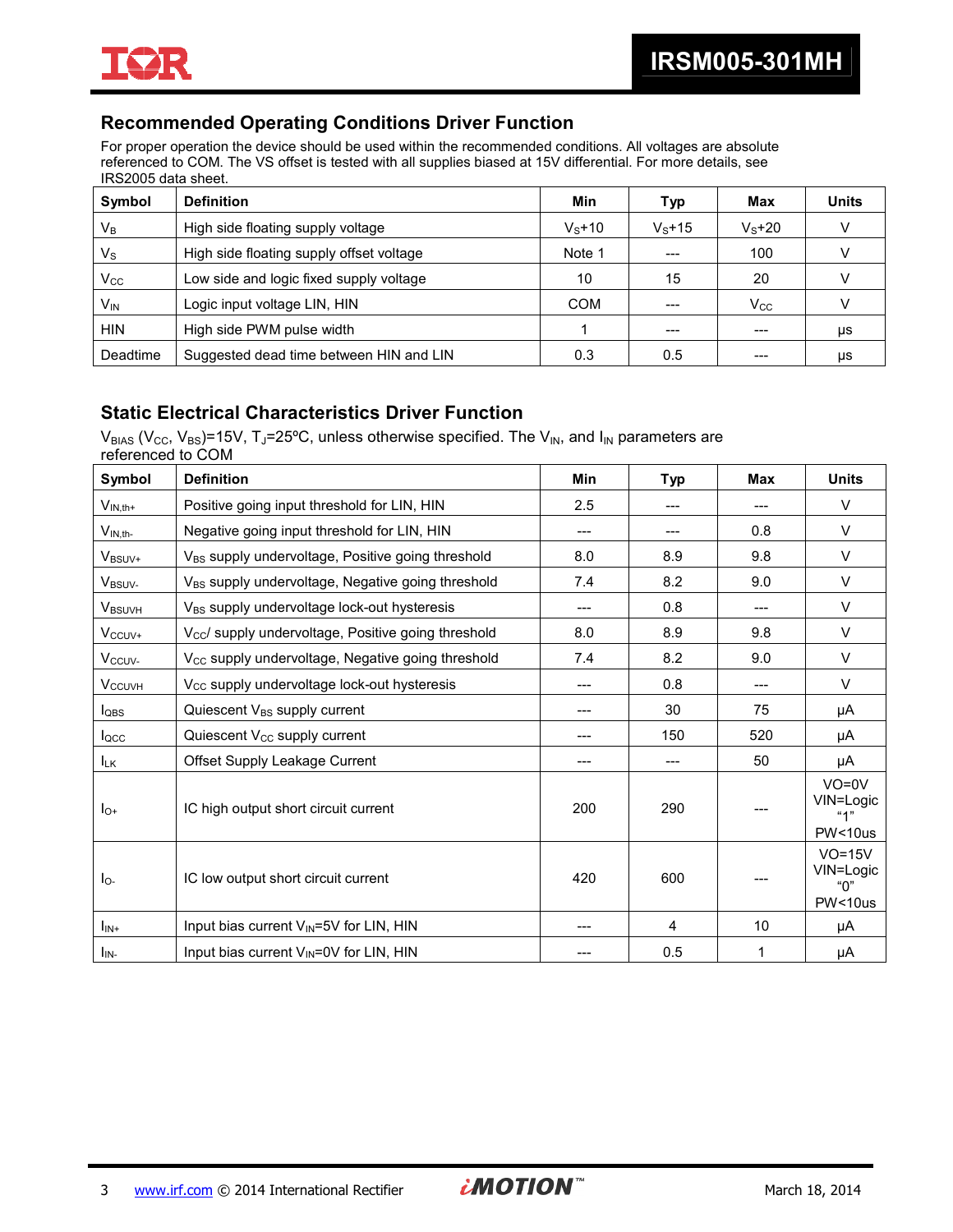

# **Dynamic Electrical Characteristics Driver Function**

 $V_{BIAS}$  (V<sub>CC</sub>, V<sub>BS</sub>)=15V, TJ=25°C, C<sub>L</sub>=1000pF unless otherwise specified. Driver only timing unless otherwise specified.

| Symbol             | <b>Description</b>                                              | Min   | <b>Typ</b> | Max | <b>Units</b> | <b>Conditions</b> |
|--------------------|-----------------------------------------------------------------|-------|------------|-----|--------------|-------------------|
| Том                | Input to Output propagation turn-on<br>delay time (see fig.3)   | ---   | 160        | 220 | ns           |                   |
| $T_{\mathsf{OFF}}$ | Input to Output propagation turn-off<br>delay time (see fig. 3) | ---   | 150        | 220 | ns           |                   |
| T <sub>R</sub>     | Input to Output turn-on rise time<br>(see fig.3)                | $---$ | 70         | 170 | ns           |                   |
| ТF                 | Input to Output turn-off fall time<br>(see fig. 3)              | $---$ | 35         | 95  | ns           |                   |
| МT                 | Delay matching, HS and LS turn-<br>on/off                       |       | ---        | 50  | ns           |                   |

# **Thermal and Mechanical Characteristics**

| <b>Symbol</b> | <b>Description</b>                                           | Min   | Typ | Max   | <b>Units</b>   | <b>Conditions</b>                                              |
|---------------|--------------------------------------------------------------|-------|-----|-------|----------------|----------------------------------------------------------------|
| $R_{th(J-B)}$ | Thermal resistance, junction to<br>mounting pad, each MOSFET | $---$ | 3.8 | $---$ | $^{\circ}$ C/W | Standard reflow-solder<br>process                              |
| $R_{th(J-A)}$ | Thermal resistance, junction to<br>ambient, each MOSFET      | $---$ | 40  |       | $\degree$ C/W  | Mounted on 50mm <sup>2</sup> of<br>four-layer FR4 with 28 vias |

# **Input-Output Logic Level Table**

| <b>HIN</b> | LIN | U,V,W         |
|------------|-----|---------------|
| HI         | HI  | Shoot-through |
| LO         | LO  | $**$          |
| HI         | LO  | V+            |
| LO         | Нī  |               |

\* V+ if motor current is flowing into VS, 0 if current is flowing out of VS into the motor winding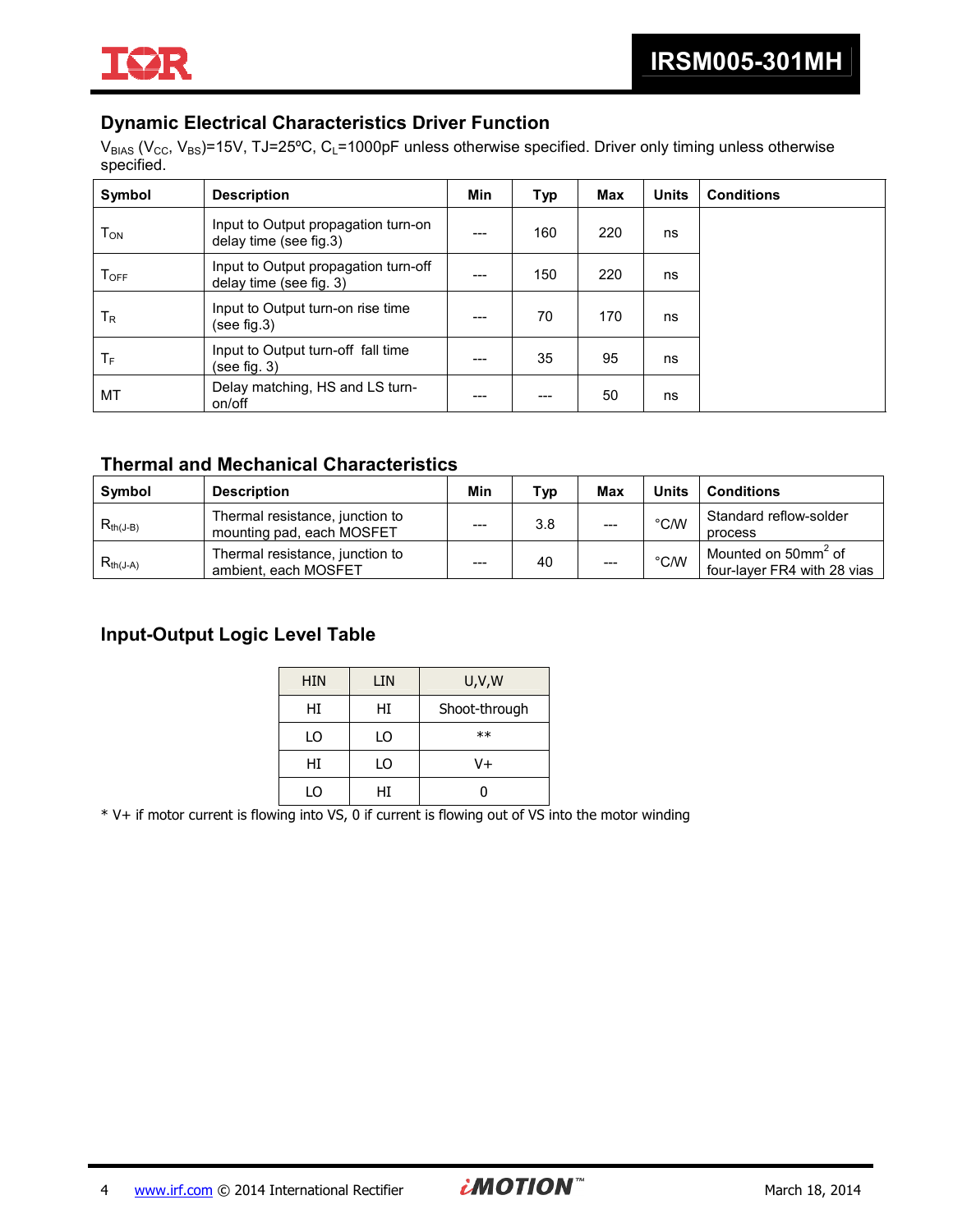

## **Module Pin-Out Description**

| Pin        | <b>Name</b>    | <b>Description</b>                                       |  |
|------------|----------------|----------------------------------------------------------|--|
| 3, 6, 8    | <b>COM</b>     | Low Side Gate Driver Return                              |  |
| 2          | $V_{\rm CC}$   | 15V Gate Drive Supply                                    |  |
| 4          | <b>HIN</b>     | Logic Input for High Side (Active High)                  |  |
| 5          | LIN.           | Logic Input for Low Side (Active High)                   |  |
| 7          | LO.            | Low Side Gate Drive Output                               |  |
| 9          | G <sub>2</sub> | Low Side FET Gate                                        |  |
| 10, 16, 17 | $V_{\rm S}$    | <b>Phase Output</b>                                      |  |
| 11 to 15   | V-             | Low Side Source Connection                               |  |
| 18 to 23   | V+             | DC Bus                                                   |  |
| 24         | G1             | High Side FET Gate                                       |  |
| 25         | HO             | High Side Gate Drive Output                              |  |
| 26, 27     | $V_{\rm S}$    | Phase Output (-ve of Bootstrap Cap Connection)           |  |
| 1          | $V_B$          | High Side Floating Supply (+ve Bootstrap Cap Connection) |  |



Exposed pad (Pin 28) has to be connected to COM for better electrical performance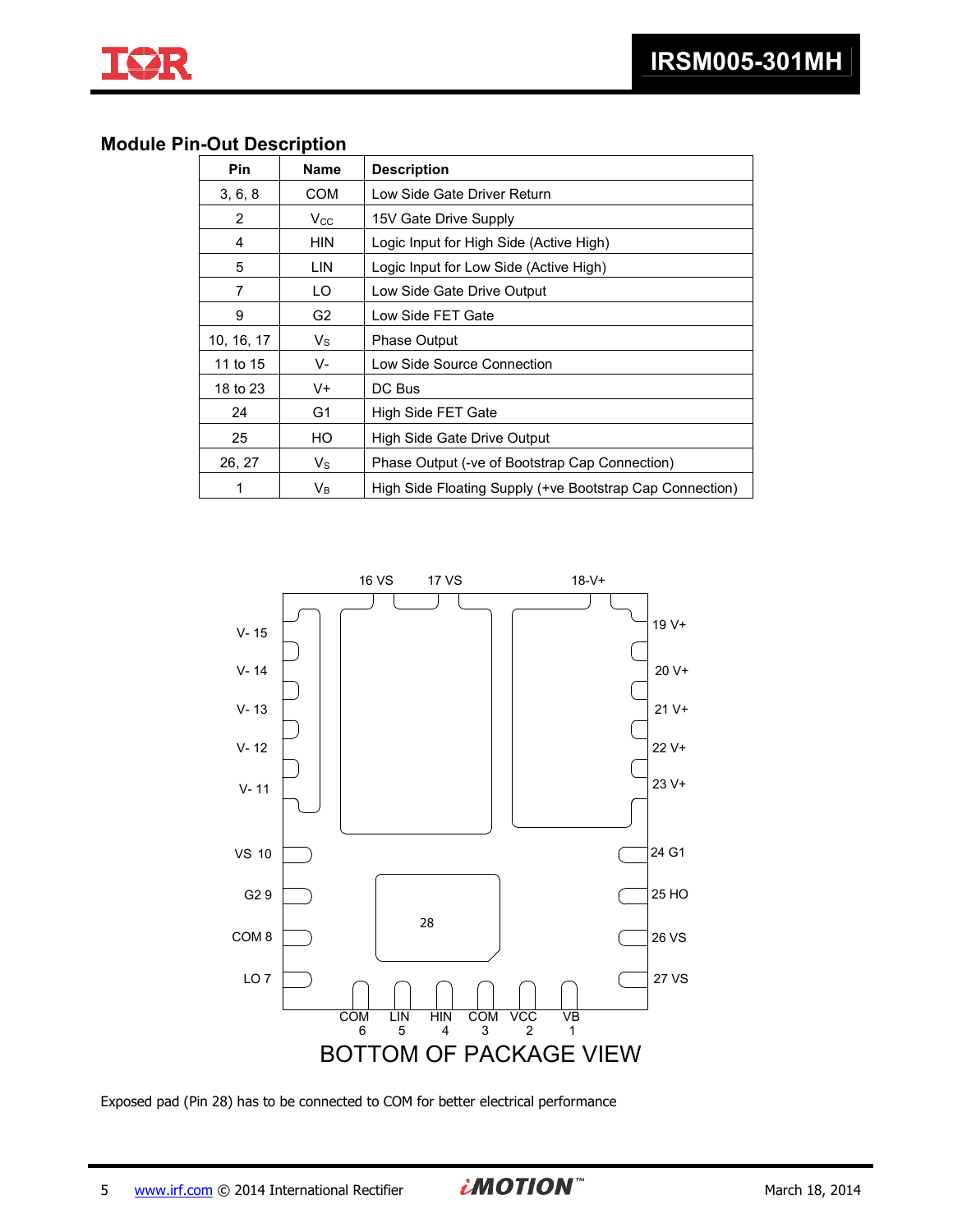



Figure 1: Typical Application Connection

- 1. Bus capacitors should be mounted as close to the module bus terminals as possible to reduce ringing and EMI problems. Additional high frequency ceramic capacitor mounted close to the module pins will further improve performance.
- 2. Value of the boot-strap capacitors depends upon the switching frequency. Their selection should be made based on IR Design tip DT04-4 or application note AN-1044.



Figure 2. IC switching waveforms definitions.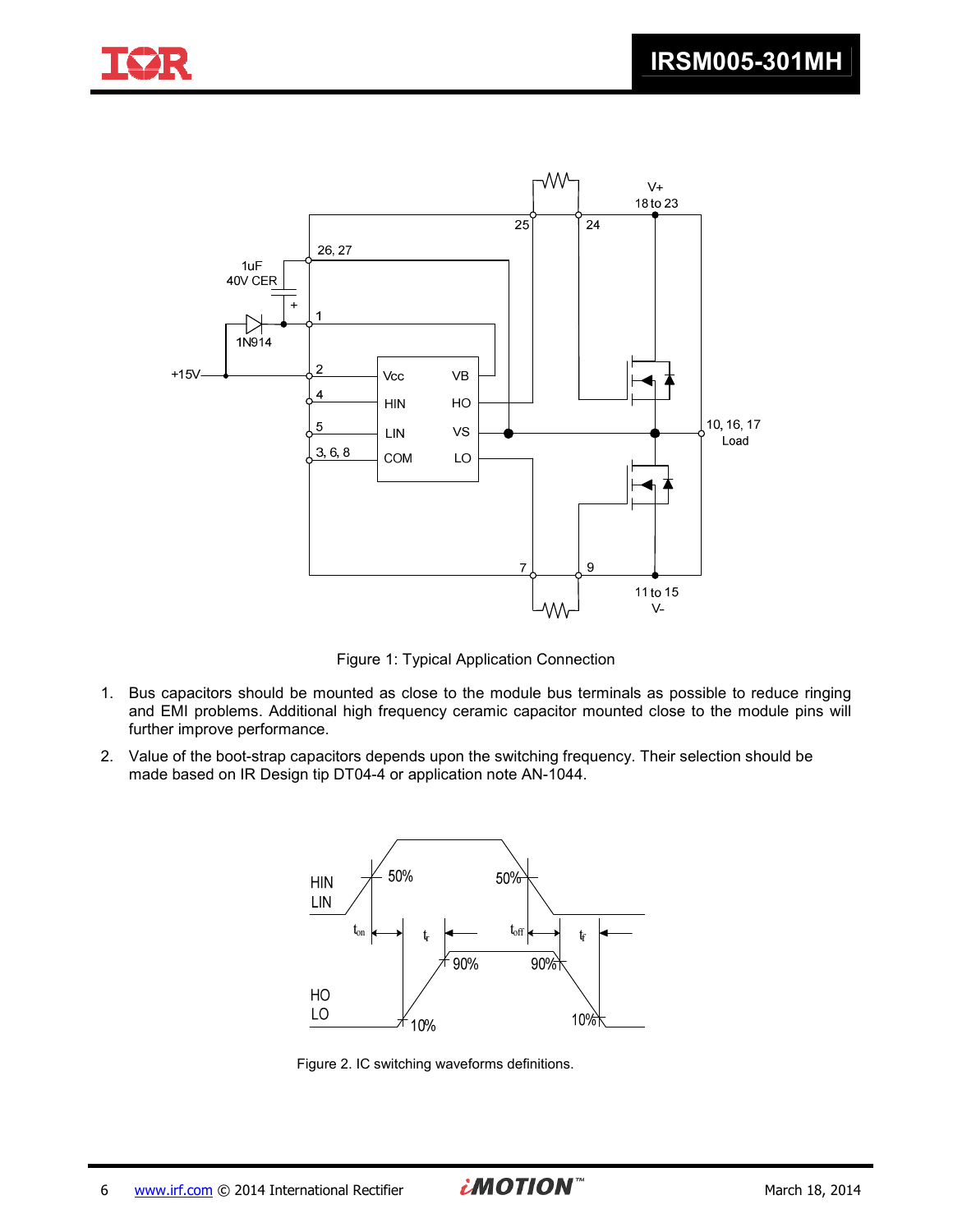

## **Qualification**

| <b>Qualification Level</b> |                                   | Industrial <sup>tt</sup><br>(per JEDEC JESD 47E)               |  |
|----------------------------|-----------------------------------|----------------------------------------------------------------|--|
|                            | <b>Moisture Sensitivity Level</b> | $MSL3^{\dagger\dagger\dagger}$<br>(per IPC/JEDEC J-STD-020C)   |  |
| <b>ESD</b>                 | Machine Model                     | Class A $(\pm 200V)$<br>(per JEDEC standard JESD22-A115A)      |  |
| Human Body Model           |                                   | Class 2 (±2000V)<br>(per EIA/JEDEC standard EIA/JES-001A-2011) |  |
| <b>RoHS Compliant</b>      |                                   | Yes                                                            |  |

† Qualification standards can be found at International Rectifier's web site http://www.irf.com/

†† Higher qualification ratings may be available should the user have such requirements. Please contact your International Rectifier sales representative for further information.

††† Higher MSL ratings may be available for the specific package types listed here. Please contact your International Rectifier sales representative for further information.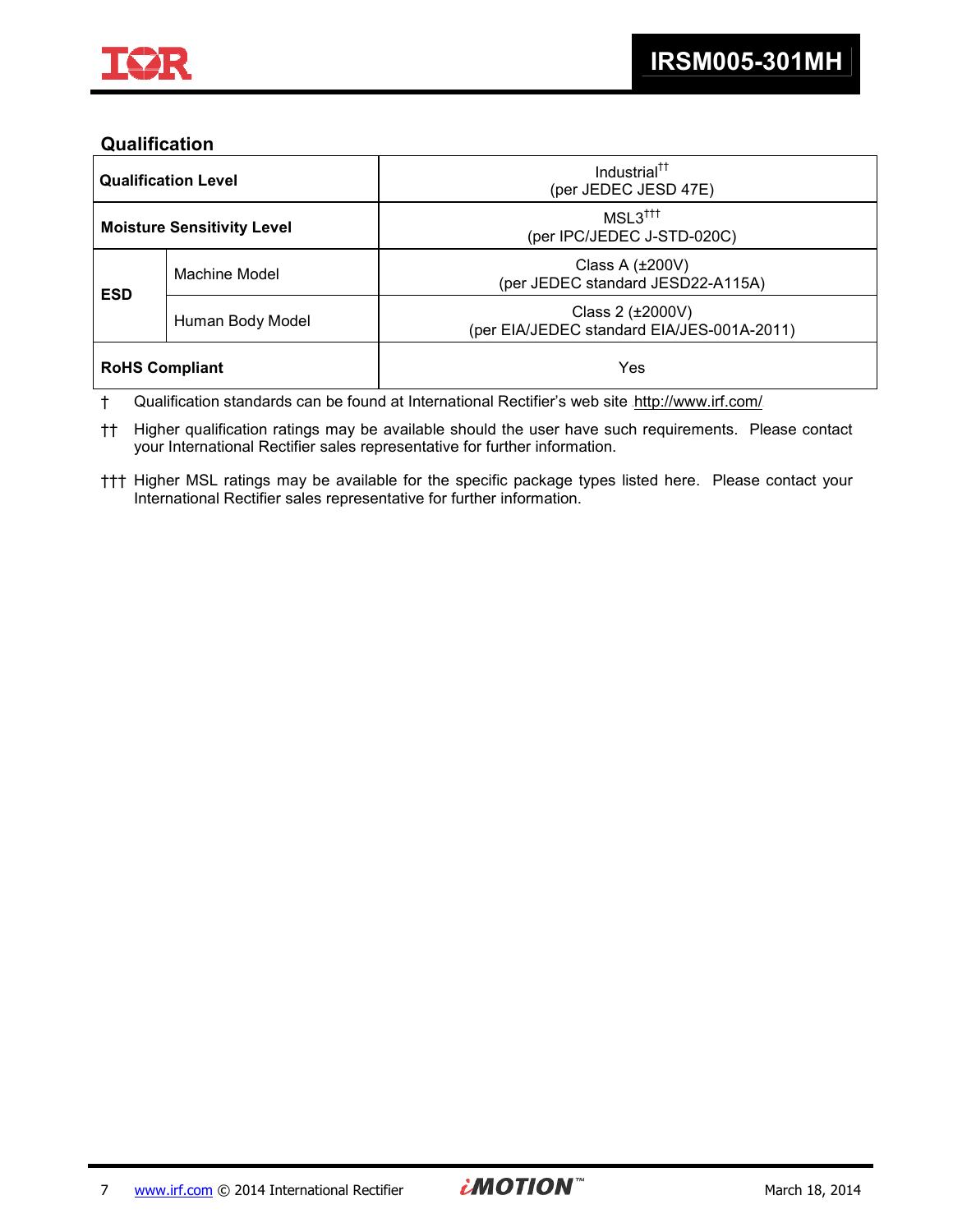

# **Package Outline (Top & Side view)**



| SYMBOL                   | <b>DIMENSIONS</b><br>IN |                 |       |  |  |  |
|--------------------------|-------------------------|-----------------|-------|--|--|--|
|                          |                         | MILLIMETER      |       |  |  |  |
|                          | MIN.                    | NOM.            | MAX.  |  |  |  |
| $\overline{\mathcal{A}}$ | 0.800                   | 0.900           | 1.000 |  |  |  |
| A1                       | 0.000                   |                 | 0.050 |  |  |  |
| A3                       |                         | $0.203$ REF.    |       |  |  |  |
| $\bar{b}$                | 0.250                   | 0.300           | 0.350 |  |  |  |
| b1                       | 0.350                   | 0.400           | 0.450 |  |  |  |
| $\overline{\mathsf{D}}$  | 6.900                   | 7.000           | 7.100 |  |  |  |
| $\overline{\mathsf{E}}$  | 7.900                   | 8.000           | 8.100 |  |  |  |
| D <sub>2</sub>           | 2.323                   | 2.373           | 2.423 |  |  |  |
| E2                       | 1.748                   | 1.798           | 1.848 |  |  |  |
| $\overline{D3}$          | 2.290                   | 2.340           | 2.390 |  |  |  |
| E3                       | 4.144                   | 4.194           | 4.244 |  |  |  |
| D4                       | 2.698                   | 2.748           | 2.798 |  |  |  |
| E4                       | 4.267                   | 4.317           | 4.367 |  |  |  |
| $\rm ^{e}$               | 0.800 BSC               |                 |       |  |  |  |
| e <sub>1</sub>           | 0.750 BSC               |                 |       |  |  |  |
| e2                       | 1.281 BSC               |                 |       |  |  |  |
| e3                       | 2.918 BSC               |                 |       |  |  |  |
| e4                       | 1.200 BSC               |                 |       |  |  |  |
| $\mathsf L$              | 0.500                   | $0.550$ $0.600$ |       |  |  |  |
| L1                       | 0.253                   | 0.303           | 0.353 |  |  |  |
|                          |                         |                 |       |  |  |  |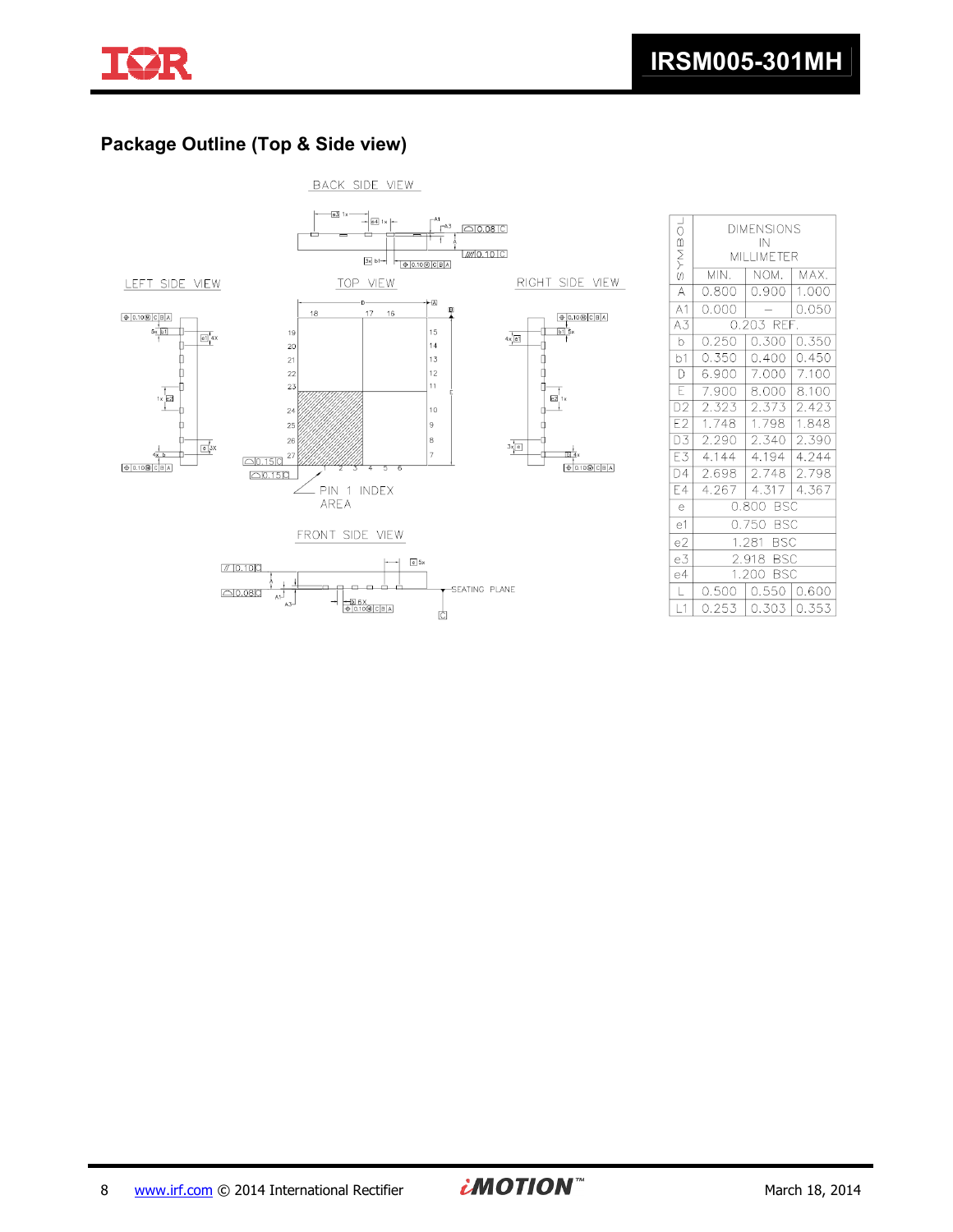

# **Package Outline (Bottom View, 1 of 2)**

PACKAGE BOTTOM VIEW



- 1. For mounting instruction see AN-1168.
- 2. For recommended PCB via design see AN-1091.
- 3. For recommended design, solder profile, integration and rework guidelines see AN-1028.
- 4. For board inspection guidelines see AN-1133.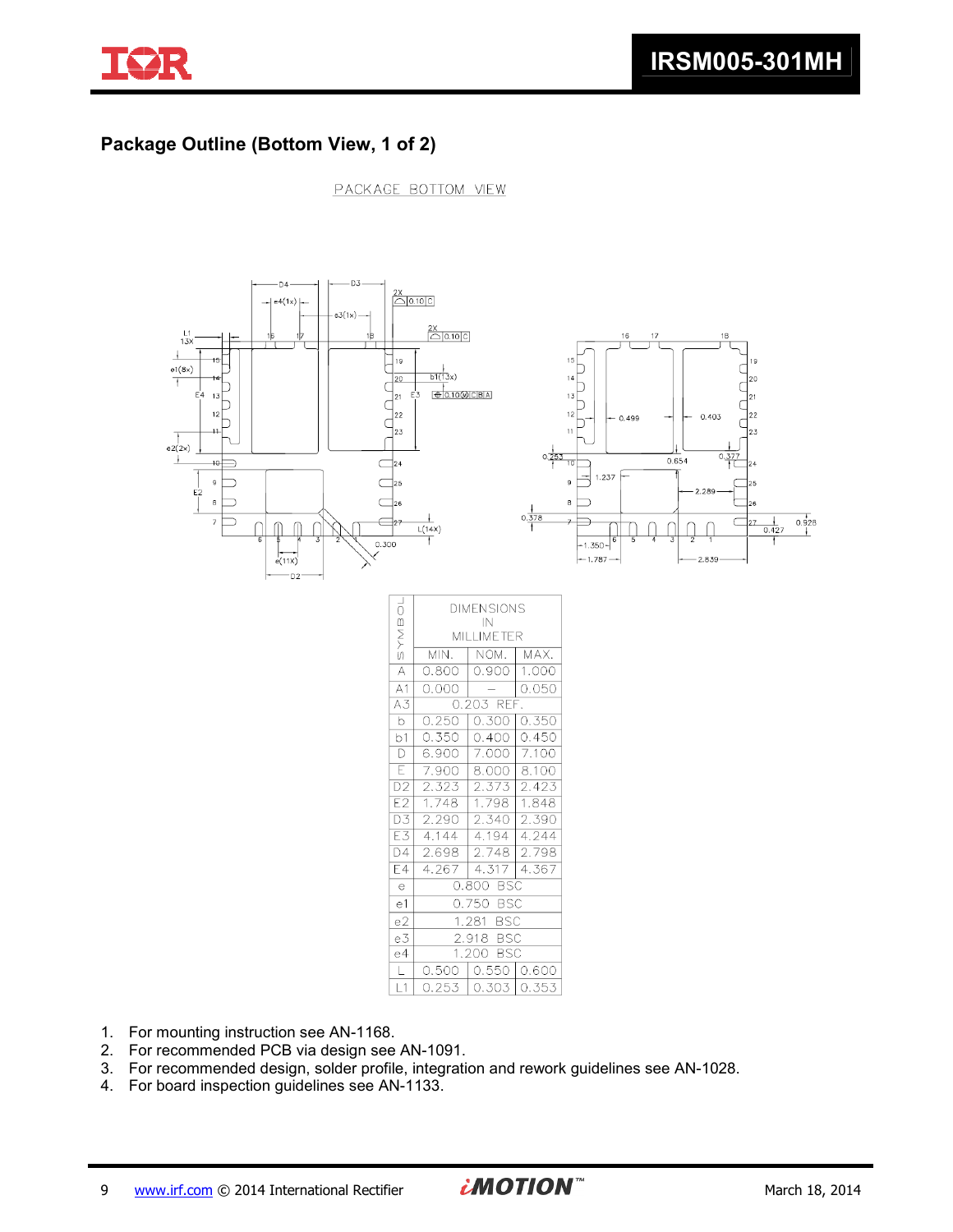

# **Tape and Reel Details**